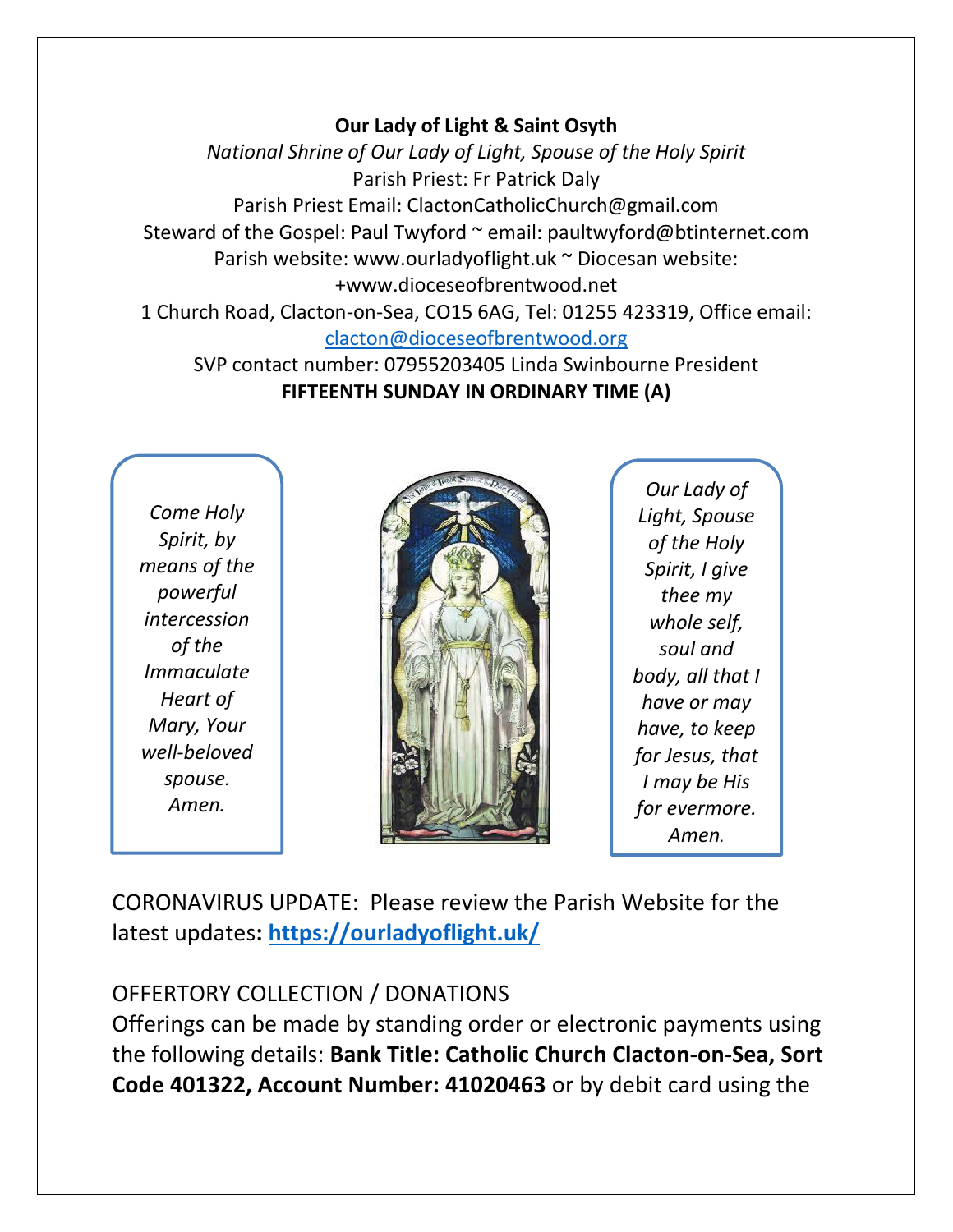donation button on our website. Members of the gift-aid scheme should quote their name and gift aid number in the Reference. Thank you for your support. Fr Patrick.

CHURCH OPENING FOR PERSONAL PRAYER: The church will not be open for personal prayer on Saturday 18th July due to the commencement of public Mass and a wedding.

RESUMPTION OF PUBLIC MASS: I am delighted to confirm that public Mass will resume on Friday 17<sup>th</sup> July at 9.30 am. Thank you for the volunteer Stewards and Cleaners, who have made it possible to resume Mass. Please note the following:

- We are not in normal times and will not be for the foreseeable future
- The Sunday obligation has not been reinstated at this time
- The maximum number of people permitted at any one Mass will be 60
- The maximum number of 60 has been calculated based on social distancing below 2 meters
- I would ask that those who are able to attend Mass in the week, refrain from attending Mass at the weekends to allow others the opportunity
- You must wear a face mask or covering
- You must follow the instructions of the Parish Stewards
- You must not attend Mass if you are at 'clinical risk' of COVID 19 or have been advised to shield
- You must follow 'social distancing'
- You must sanitise your hands on entering and leaving the Church
- Forms will be on pews to allow you to provide your contact details in the event of the need for contact tracing. The completed forms will be held for 21 days and will then be destroyed. Please bring your own pen.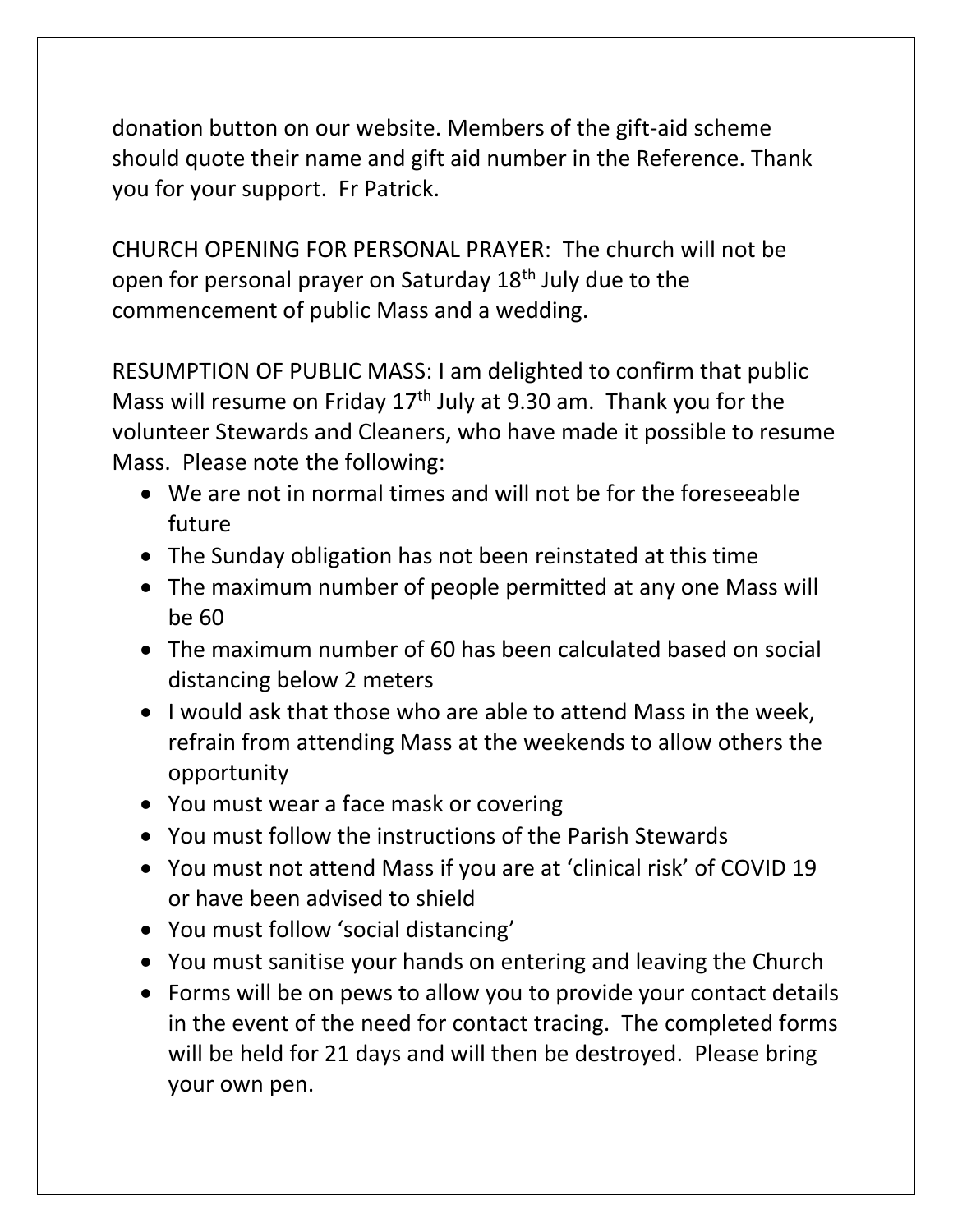- Children are welcome but must be accompanied by an adult
- Please allow plenty of time before the commencement of the service to prevent queuing
- At Holy Communion, you must remain in your pew until asked by a Parish Steward to come forward to receive the Blessed Sacrament
- Holy Communion must be received in silence
- It is only possible to receive Holy Communion in the hand
- You must follow the one-way system in the church
- It is not possible to allow access to the Parish Hall Toilets at the present time
- It will be possible to place your offering in a bucket, but I would request that, wherever possible, all offerings are made electronically by standing order or via the donation button on the website. This will reduce the level of risk to our collection counters and those who will need to visit the bank
- There will be no Readers, Servers, Sacristans or Extraordinary Ministers of Holy Communion at this stage.
- Do not enter the sacristy.
- Please leave the church after Mass promptly to allow us to complete sanitizing and cleaning.

Thank you for your understanding and support. Fr Patrick.

HOLY WATER: please bring a bottle of water and place it on the first step in front of the altar. I will be blessed at the end of Mass.

PARISH HALL AND TOILETS: I am now commencing the necessary risk assessments and paperwork for authorisation to open the parish hall and allow access to the toilets. The ladies' toilets are being refurbished during the first week in August. Once the hall is open, I will arrange to have the toilets professionally cleaned on a weekly basis. This will be an ongoing expense to the parish. To get the parish hall open, it must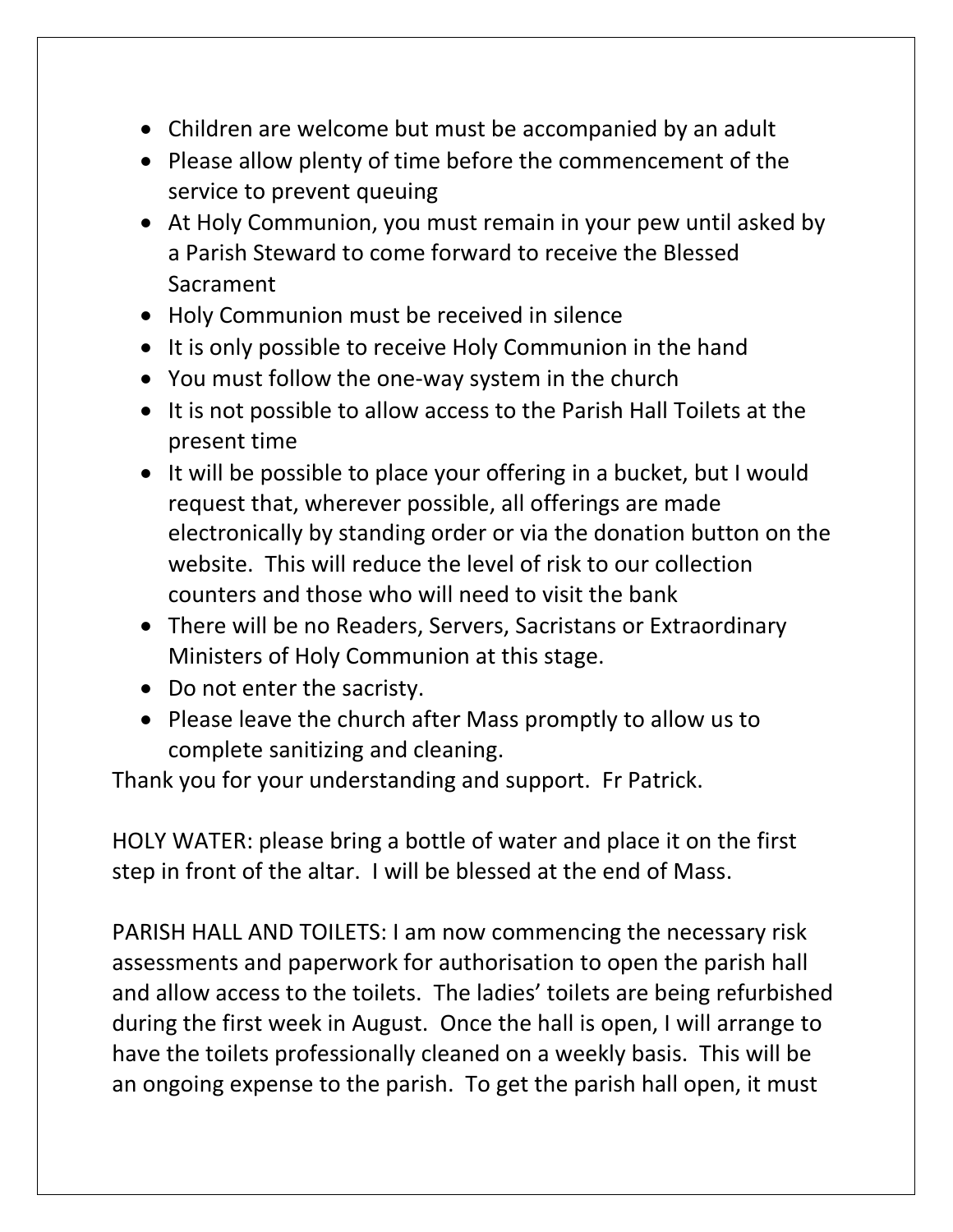receive a deep clean. I am appealing for volunteers to complete the deep clean. PPE will be provided to helpers. We need the kitchen, the sitting area, the main hall, toilets, and entrance area all cleaned. Can you help? Each area can be cleaned separately at a time and date convenient to the volunteers. Fr Patrick.

THE SACRAMENT OF RECONCILIATION will resume in the presbytery garden on Saturday 18th July from 11.00 am to 12.00 pm. Please remain in your car or wait in the car park until you are called into the garden through the rear gate.

### MATTHEW 13:1-23

In today's Gospel we are given 'the parable of the sower'. The sower is God. The seed is the Word of God. We are the soil that receives or rejects the Word of God. Jesus is the Word of God. He is the Word through which everything in the cosmos was created including ourselves. Jesus is the Word incarnate into humanity through the action of the Holy Spirit and the consent of the Blessed Virgin Mary. To receive the Word of God, we must have the ears and eyes of faith. Jesus said to His disciples: ""But happy are your eyes because they see, your ears because they hear!" The disciples were receptive to the Word of God because they were people of profound faith. Without faith, the Word of God means nothing to us. Without faith, we 'look without seeing and listen without hearing or understanding'. It is only in the disposition of faith, do we receive the Word of God into our hearts, minds, and souls. It is only in faith that we hunger for the Word of God.

Our faith is given to us in the Sacrament of Baptism. In Baptism we become adopted sons and daughters of God; we become temples of the Holy Spirit, and members of the Body of Christ – His Church. In the Letter to the Hebrews, faith is described as 'the assurance of things hoped for and the conviction of things not seen'. Faith is the most precious gift given to us in this life. It is through faith that we receive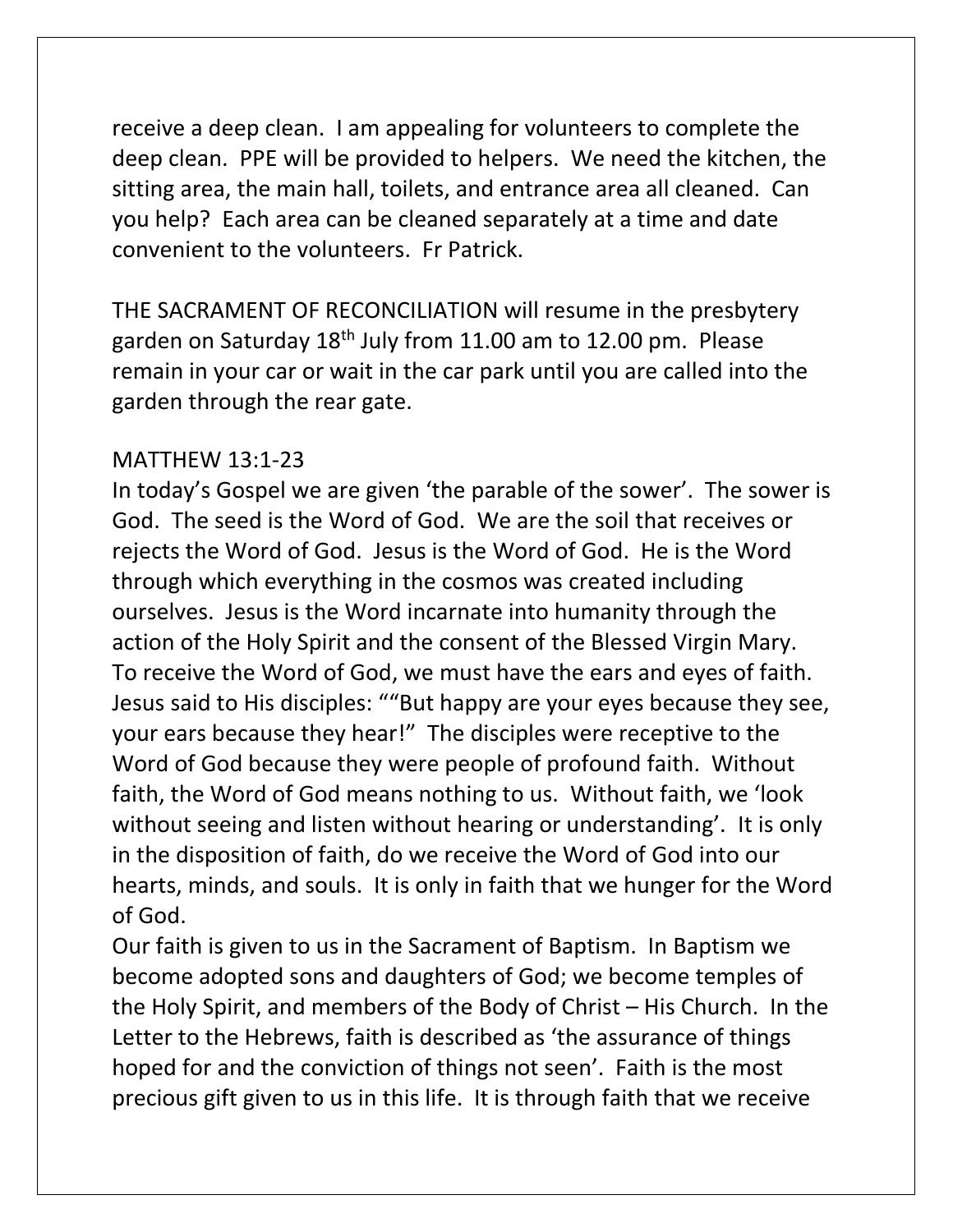salvation through Our Lord Jesus Christ. Faith is the hope we have in a God who loves us and the assurance of eternal life in the perfect happiness of heaven.

Our faith is a gift that sadly we can lose. Our faith is like a precious and beautiful flower which must be watered and nourished to be sustained and to grow. If we fail to feed our faith, it will diminish and die. How do we feed our faith? We feed our faith through daily prayer, conversation with Our Lord Jesus Christ; we feed our faith through acts of love and kindness, especially to those in most need of our help; we feed our faith by reading Holy Scripture, in particular the Gospels where we hear the Word of God speaking to us directly; we feed our faith in the reception of the Sacraments, each one of which is a personal encounter with the person of Jesus Christ, and finally we feed our faith most especially when we receive the Word Incarnate, Our Lord Jesus Christ in the Holy Eucharist. If we feed our faith, we become rich soil for the Word of God. If we feed our faith, we bring forth a great harvest for the Kingdom of God.

FUNERALS: Please pray for the repose of the soul of Johanna Daly Dec'd who funeral takes place on Tuesday 14<sup>th</sup> July, and for the support of her grieving family.

| Monday 13 <sup>th</sup> July  | 9.30 am.   | MASS: Caroline Twyford RIP  |  |
|-------------------------------|------------|-----------------------------|--|
|                               |            | (Tim & Catherine)           |  |
| Tuesday 14 <sup>th</sup> July | $9.30$ am. | MASS: Christina Wraight RIP |  |
|                               |            | (Tim & Catherine)           |  |

# THE FOLLOWING MASSES WILL BE CELEBRATED BY THE PRIEST ONLY: